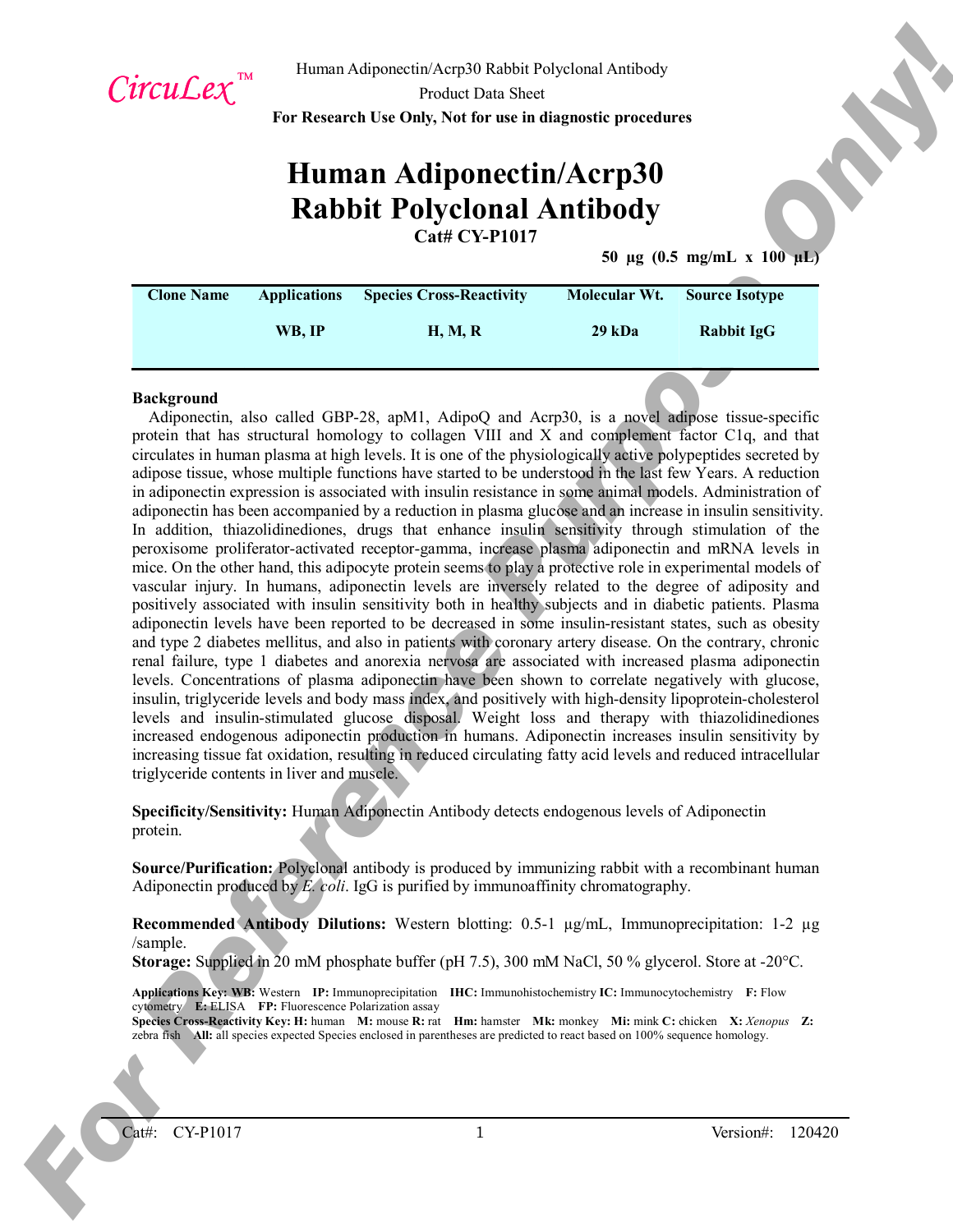

# Human Adiponectin/Acrp30 Rabbit Polyclonal Antibody Product Data Sheet **For Research Use Only, Not for use in diagnostic procedures**

#### **General References:**

- 1. Yamauchi T, Kamon J, Waki H, Terauchi Y, Kubota N, Hara K, Mori Y, Ide T, Murakami K, Tsuboyama-Kasaoka N, Ezaki O, Akanuma Y, Gavrilova O, Vinson C, Reitman ML, Kagechika H, Shudo K, Yoda M, Nakano Y, Tobe K, Nagai R, Kimura S, Tomita M, Froguel P, Kadowaki T: The fat derived hormone adiponectin reverses insulin resistance associated with both lipoatrophy and obesity*. Nat Med* **7**: 941–946, 2001
- 2. Weyer C, Funahashi T, Tanaka S, Hotta K, Matsuzawa Y, Pratley RE, Tataranni PA: Hypoadiponectimia in obesity and type 2 diabetes: close association with insulin resistance and hyperinsulinemia. *J Clin Endocrinol Metab* **86**: 1930–1935, 2001
- 3. Maeda N, Takahashi M, Funahashi T, Kihara S, Nishizawa H, Kishida K, Nagaretani H, Matsuda M, Komuro R, Ouchi N, Kuriyama H, Hotta K, Nakamura T, Shimomura I, Matsuzawa Y: PPAR gamma ligands increase expression and plasma concentrations of adiponectin an adipose derived protein. *Diabetes* **50**: 2094–2099, 2001
- 4. Yang WS, Jeng CY, Wu TJ, Tanaka S, Funahashi T, Matsuzawa Y, Wang JP, Chen CL, Tai TY, Chuang LM: Synthetic peroxisome proliferator-activated receptor-gamma agonist, rosiglitazone, increases plasma levels of adiponectin in type 2 diabetic patients. *Diabetes Care* **25**: 376–380, 2002
- 5. Combs TP, Wagner JA, Berger J, Doebber T, Wang WJ, Zhang BB, Tanen M, Berg AH, O'Rahilly S, Savage DB, Chatterjee K, Weiss S, Larson PJ, Gottesdiener KM, Gertz BJ, Charron MJ, Scherer PE, Moller DE: Induction of adipocyte complement related protein of 30 kilodaltons by PPAR-gamma agonists: a potential mechanism of insulin sensitization. *Endocrinology* **143**: 998–1007, 2002



# **Fig.1 Western blot analysis of Human Adiponectin**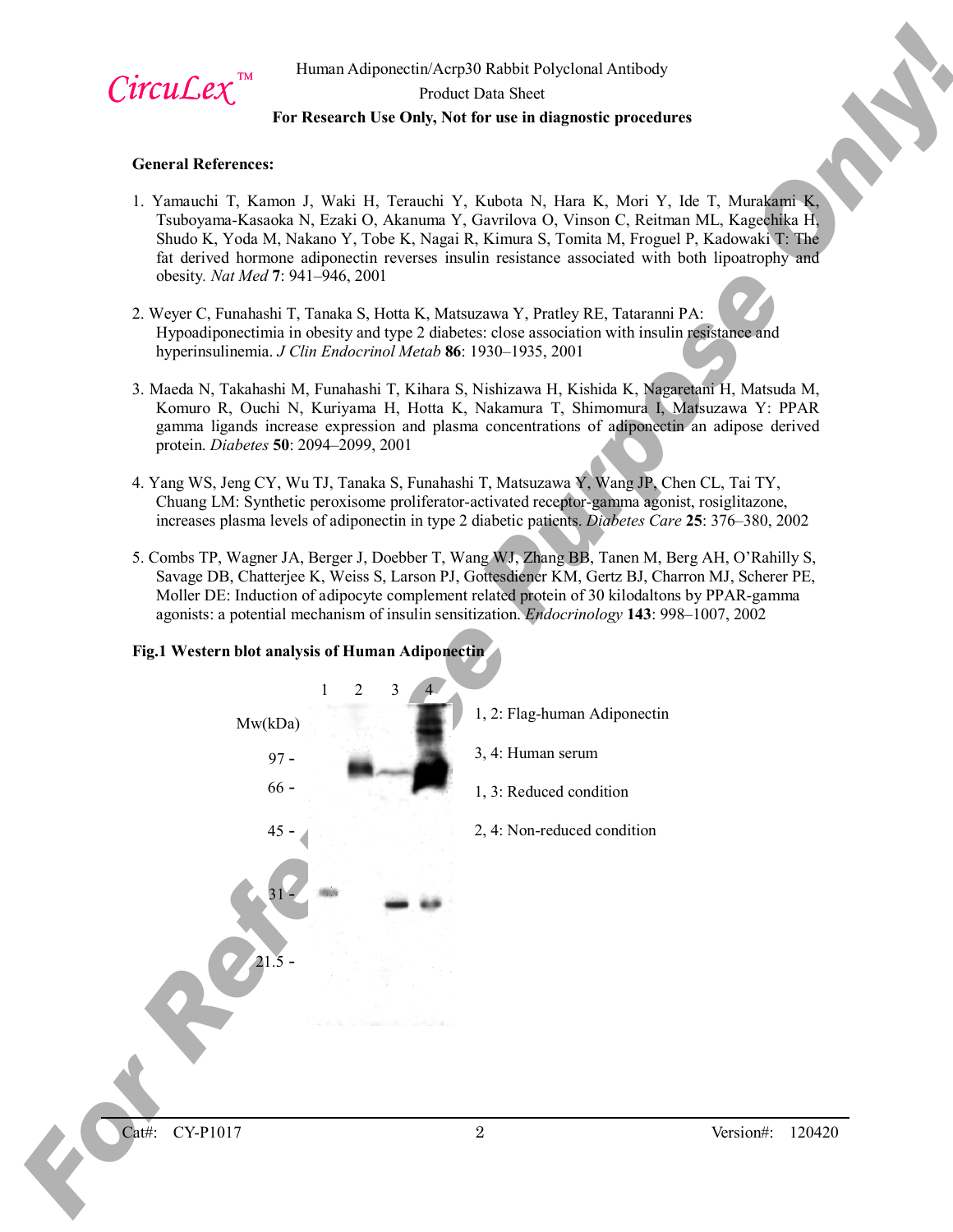

Human Adiponectin/Acrp30 Rabbit Polyclonal Antibody

Product Data Sheet

# **For Research Use Only, Not for use in diagnostic procedures**

# **Western Immunoblotting Protocol**

#### **Solutions and Reagents**

*Note: Prepare solutions with Milli-Q or equivalently purified water.*

**Transfer Buffer:** 25 mM Tris base, 0.2 M glycine, 20% methanol (pH 8.5)

**SDS Sample Buffer (1X):** 62.5 mM Tris-HCl (pH 6.8 at 25°C), 2% w/v SDS, 10% glycerol, 50 mM DTT, 0.01% w/v bromophenol blue or phenol red

**Blocking Buffer:** 1X TBS, 0.1% Tween-20 with 5% w/v nonfat dry milk; for 150 mL, add 15 mL 10X TBS to 135 mL water, mix. Add 7.5 g nonfat dry milk and mix well. While stirring, add 0.15 mL Tween-20 (100%).

**10X TBS (Tris-buffered saline):** To prepare 1 liter of 10X TBS: 24.2 g Tris base, 80 g NaCl; adjust pH to 7.6 with HCl (use at 1X).

**Primary Antibody Dilution Buffer:** 1X TBS, 0.1% Tween-20 with 5% blocking agent for 20 mL, add 2 mL 10X TBS to 18 ml water, mix. Add 1.0 g BSA and mix well. While stirring, add 20  $\mu$ L Tween-20  $(100\%)$ .

**Chemiluminescent HRP Detection:** secondary anti-rabbit IgG antibody conjugated to horseradish peroxidase (HRP), ECL™ chemiluminescent reagent (Amersham Pharmacia)

**Wash Buffer TBS/T:** 1X TBS, 0.1% Tween-20

**Blotting Membrane:** This protocol has been optimized for nitrocellulose membranes, which we recommend. PVDF membranes may also be used.

#### **Protein Blotting**

A general protocol for sample preparation is described below.

- 1. Treat cells by adding fresh media containing regulator for desired time.
- 2. Aspirate media from cultures; wash cells with 1X PBS, aspirate.
- **CITCLICEX, The United Adjusted Purpose Constraint Corporation Comparison (See For Reference Purpose Only 2008)**<br> **For Reference Purpose only and the Comparison Comparison (See For Reference Purpose Only 2008)**<br>
Some Purp 3. Lyse cells by adding 1X SDS Sample Buffer (100  $\mu$ L per well of 6-well plate or 500  $\mu$ L per plate of 10 cm<sub>2</sub> plate). Immediately scrape the cells off the plate and transfer the extract to a microcentrifuge tube. Keep on ice.
	- 4. Sonicate for 10–15 seconds to shear DNA and reduce sample viscosity.
	- 5. Heat a 20 µL sample to 95–100°C for 5 minutes, cool on ice.
	- 6. Microcentrifuge for 5 minutes.
	- 7. Load 20 µL onto SDS-PAGE gel (10 cm x 10 cm).
	- 8. Electrotransfer to nitrocellulose membrane.

# **Membrane Blocking and Antibody Incubations**

*Note: Volumes are for 10 cm x 10 cm (100 cm<sup>2</sup> ) of membrane; for different sized membranes, adjust volumes accordingly.*

- 1. (Optional) After transfer, wash nitrocellulose membrane with 25 mL TBS for 5 minutes at room temperature.
- 2. Incubate membrane in 25 mL of Blocking Buffer for 1 hour at room temperature.
- 3. Wash 3 times for 5 minutes each with 15 ml of TBS/T.
- 4. Incubate membrane and primary antibody (at the appropriate dilution) in 10 mL Primary Antibody Dilution Buffer with gentle agitation overnight at 4°C.
- 5. Wash 3 times for 5 minutes each with 15 mL of TBS/T.
- 6. Incubate membrane with HRP-conjugated secondary antibody (1:3000 in 10 mL of Blocking Buffer with gentle agitation for 1 hour at room temperature.
- 7. Wash 3 times for 5 minutes each with 15 mL of TBS/T.